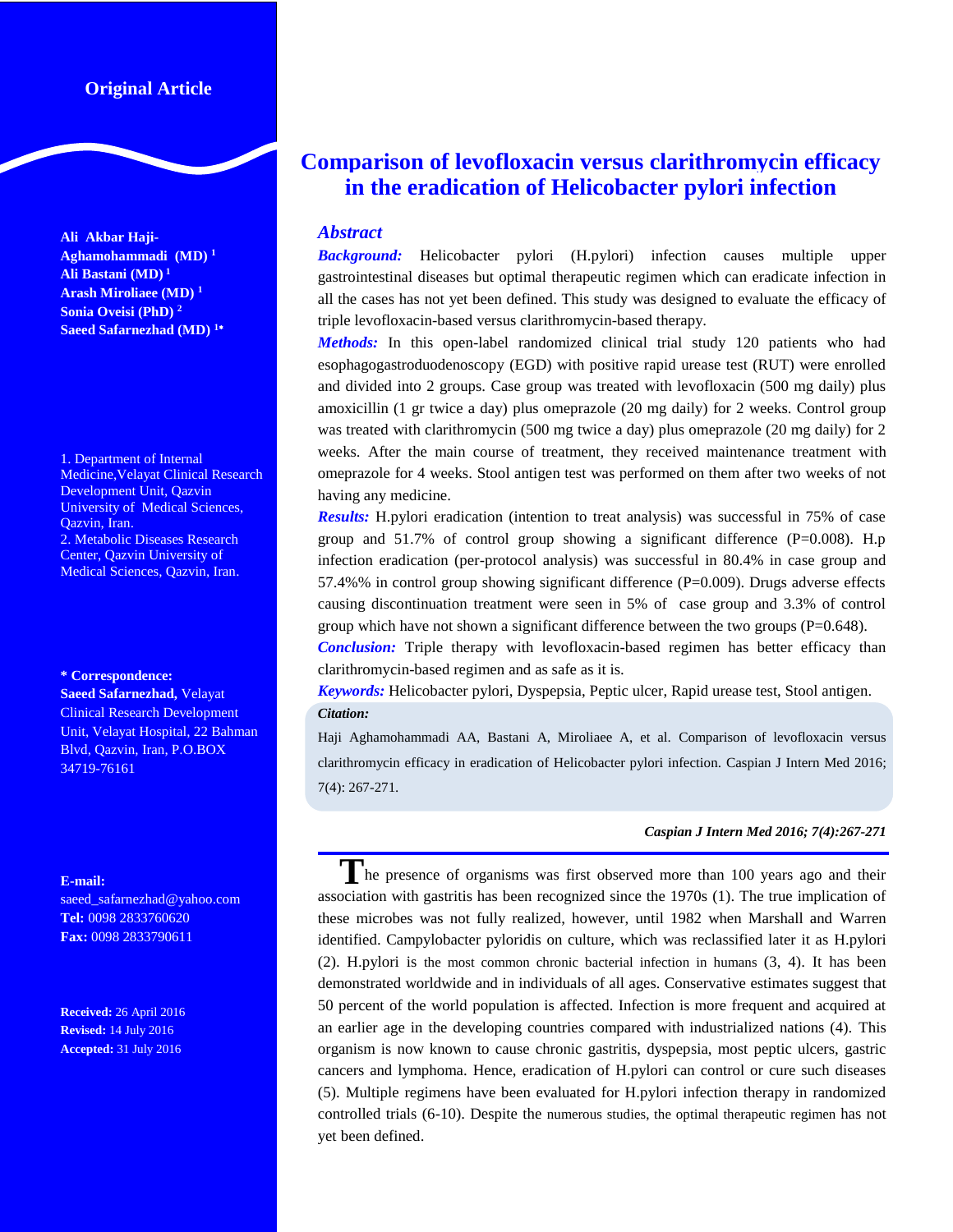An appropriate effective regimen should be considered with regard to cost, side effects, and ease of administration. Triple therapy with a proton pump inhibitor (PPI), amoxicillin and clarithromycin is the most commonly recommended for first line treatment of H.pylori and defined as standard protocol (11-13). However, resistant types of H.pylori to this regimen are rising (5, 14, 15) and we need to evaluate more potent and available drugs in the first line treatment of H.pylori Previously, levofloxacin as a family member of flourquinolones was effective and safe for second line and rescue therapy in the eradication of H.pylori (16-18) but there are little experiments about the efficacy of this drug as the first line treatment for H.pylori infection. Also, with the consideration of high prevalence of H.pylori infection in Iran that was reported over 90% (19, 20) we decided to design the current study to evaluate the efficacy of triple levofloxacin-based versus clarithromycin-based therapy.

### **Methods**

This study was a single-center open-label randomized clinical trial to compare the efficacy of levofloxacin versus clarithromycin in the eradication of H.pylori infection. Our primary end point was the drug side effects and secondary endpoint was H.pylori infection eradication. This study was done under the supervision of the Ethics Committee of Qazvin University of Medical Sciences (reference number: 9943) and also was registered in Iranian Registry of Clinical Trials (IRCT registration number: IRCT2015081818124N2).

The participants of this study were selected consecutively from patients who had upper gastrointestinal symptoms and had undergone esophagogastroduodenoscopy (EGD) in Velayat Hospital in Qazvin city, central Iran over a 9-month period from February 20 2015 to October 22 2015.

The inclusion criteria were as follows: all patients undergoing upper endoscopic procedure (EGD) with positive rapid urease test (RUT) aged between 18 and 70 years old. RUT was applied to biopsies taken from the stomach antrum mucosa, to identify the presence of infection. RUT was considered positive if reagent tube color containing biopsy sample changed to red during the 24 hours after EGD. The exclusion criteria were as follows: pregnancy, previous consumption of proton pump inhibitors (PPI) or bismuth and antibiotics in the preceding month, gastrointestinal (GI) bleeding or any complication of peptic ulcer disease (PUD), consumption of alcohol or substance; advanced chronic

disease such as diabetes mellitus, hypertension, cirrhosis, cerebrovascular attack, renal insufficiency, coronary artery disease and gastric cancer, noncompliance to treatment or to complete duration treatment and coexistence of other conditions needing to consume other antibiotics or nonsteroidal anti-inflammatory drugs (NSAIDs).

Two-hundred and thirteen patients were recruited and 120 patients entered to the study according to the inclusion criteria. After completing the consent form, 120 patients were divided into 2 groups using balance block method (each group contained 60 patients). The case group was treated with levofloxacin (500 mg daily) plus amoxicillin (1 gr twice a day) plus omeprazole (20 mg daily) for 2 weeks. The control group received clarithromycin (500 mg twice a day) plus amoxicillin (1 g twice a day) plus omeprazole (20 mg daily) for 2 weeks. Maintenance treatment with omeprazole was continued for 4 weeks. Two weeks after the end of treatment period, all patients were tested by H.pylori infection with stool antigen test using monoclonal antibody against H.pylori antigen in collected stool. The stool antigen test was performed using the HpSA enzyme linked immunosorbent assay (ELISA) method (Premier Platinum HpSA, Meridian Diagnostics, Cincinnati, OH, USA).

Baseline information, demographic features, clinical and endoscopy findings were recorded. Data regarding drugs adverse effects were provided 1 to 2 weeks after the start of treatment. At endpoint, the two groups were compared with respect to proportion of H.pylori eradication. Stool examination was selected because of its cost effectiveness and availability. In addition, its diagnostic sensitivity and specificity are comparable with urease breath test at 94% and 92%, respectively (5). Data were analyzed with SPSS16 (SPSS Inc., Chicago, IL, USA). Chi-square test and Fisher's exact test were used in proportions and independent t-test was used to utilize the comparison of quantitative data. A pvalue of 0.05 or less was considered statistically significant. All p-values were two-sided. The intention-to-treat (ITT) analysis included all patients who had taken one tablet of drugs. In the per-protocol analysis, the patients with severe drug side effects and those who lost follow-up examination were excluded.

## **Results**

One hundred and twenty patients were enrolled in two groups and each group contained 60 patients. In the case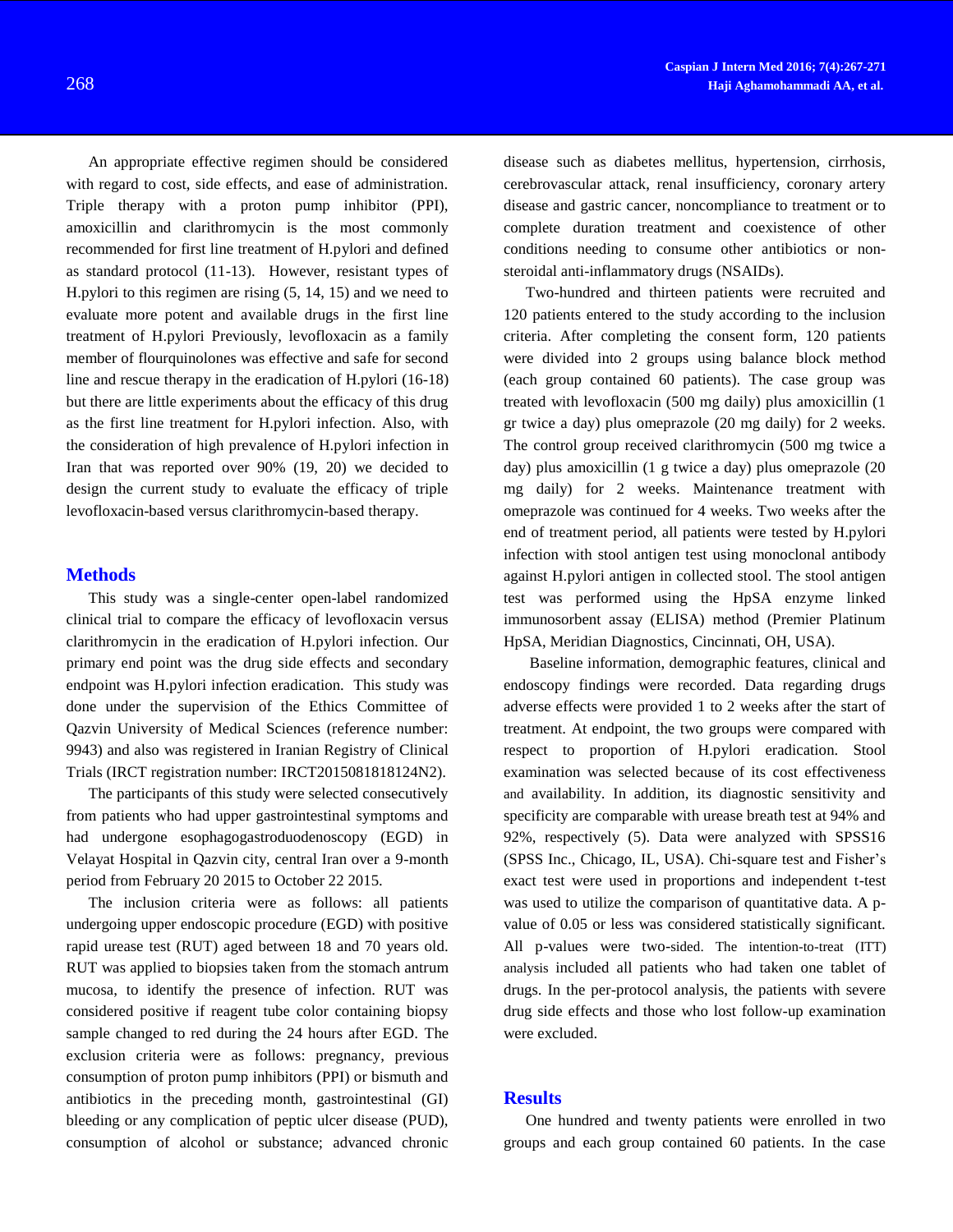group, one patient was lost to follow-up and was excluded and in the control group, four patients were lost to follow-up and hence, were excluded. Also, during-follow-up, 3 patients in case group and 2 patients in control group discontinued treatment because of severe drug side effects (figure 1). The mean age of the patients was 43.3±13.85 years old in case group and 42.85±12.78 years old in the control group. There was no statistical difference between groups (P=0.775). Twenty seven (45%) patients in the case group and 26 (43.3%) were males in the control group. No significant difference was found between groups (P=0.854). Frequency of clinical features and endoscopy findings in both groups are shown in table 1. Severe side effects resulting to the discontinuation of treatment were seen in 3(5%) cases and in  $2(3.6\%)$  controls (P=1). Frequencies of mild and severe side effects were shown in table 2. H.pylori eradication rates for intention-to-treat analysis were observed in 45 (75%) cases versus 31(51.7%) controls (P=0.008). H.pylori eradication rates for per-protocol analysis were 45.56 (80.4%) in the case group and 31.54 (57.4%) in the control group.  $(P=0.009)$ .



**Figure 1. Schematic representation of groups in study**

#### **Table 1. Frequency of patient symptoms and EGD† finding in both groups**

| <b>Groups</b>                  | <b>Clarithromycin</b> | Levofloxacin P-value* |       |
|--------------------------------|-----------------------|-----------------------|-------|
| <b>Symptom</b>                 | $(N=60)$              | $(N=60)$              |       |
| Epigastrium pain               | 38(63.3%)             | 37(61.7%)             |       |
| Nonspecific abdominal pain     | 7(11.7%)              | 12(20%)               |       |
| <b>Nausea</b>                  | $1(1.7\%)$            | 3(5%)                 | 0.440 |
| <b>Bloating</b>                | 11(18.3%)             | $8(13.3\%)$           |       |
| Early satiety                  | 3(5%)                 | $0(0\%)$              |       |
| <b>EGD<sup>†</sup></b> Finding |                       |                       |       |
| <b>Esophagitis</b>             | 3(5%)                 | $4(6.7\%)$            |       |
| Antral erythema                | 29(48.3%)             | 22(36.7%)             |       |
| Gastro-duodenal erosion        | 7(11.7%)              | 10(16.7%)             |       |
| Gastric ulcer                  | $6(10\%)$             | 9(15%)                | 0.740 |
| Duodenal ulcer                 | 4(5%)                 | 2(3.3%)               |       |
| Esophagitis& Antral erythema   | 7(11.7%)              | 5(8.3%)               |       |
| Non-ulcer dyspepsia            | 5(8.3%)               | $8(13.3\%)$           |       |
| (Normal EGD)                   |                       |                       |       |

\* P value less than 0.05 is significant †Esophagogastroduodenoscopy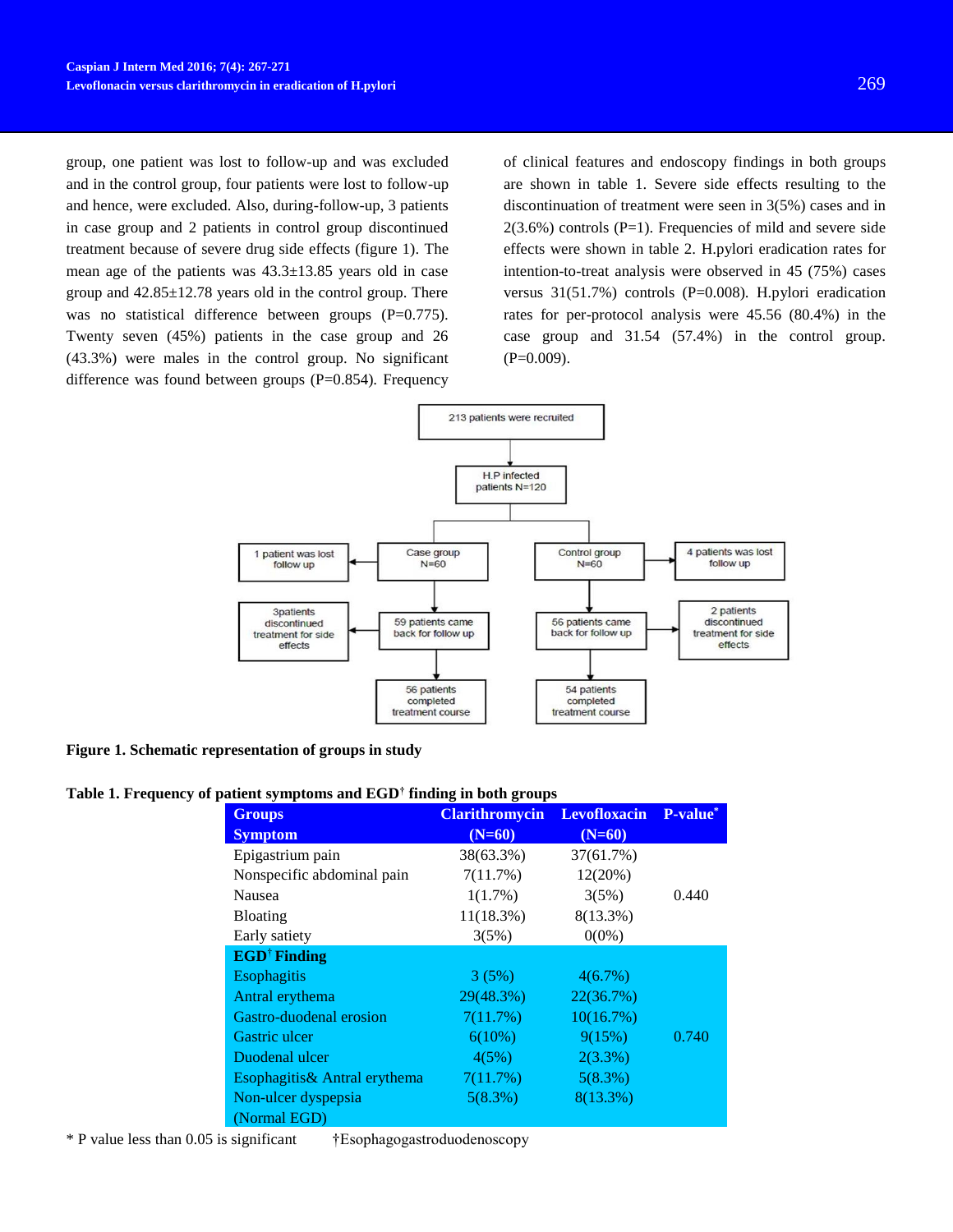| <b>Groups</b>       | <b>Clarithromycin</b> | <b>Levofloxacin</b> | р.    |
|---------------------|-----------------------|---------------------|-------|
| <b>Side effects</b> | $(N=56)$              | $(N=59)$            | value |
| Nausea              | $4(7.1\%)$            | $2(3.4\%)$          |       |
| Skin rash& itching  | $0(0\%)$              | $2(3.4\%)$          | 0.280 |
| Diarrhea            | $3(5.4\%)$            | $1(1.7\%)$          |       |
| None                | 49(87.5%)             | 54(91.5%)           |       |
|                     |                       |                     |       |

**Table 2. Side effects of treatment in both groups**

\* P-value less than 0.05 is significant

### **Discussion**

Extensive efforts have been made to determine individuals with H.pylori infection requiring eradication. At present, there is a broad consensus to eradicate H.pylori infection in peptic ulcer disease and dyspepsia (5). These patients were the main participants in our study.

In our study, eradication rate was 75% in case group and 51.7% in the control group according to intention- to-treat analysis. In addition, eradication rates were 80.4% in case group and 57.4% in control group according to per-protocol analysis. These differences indicate that levofloxacin-based triple therapy is more effective than clarithromycin based therapy in the eradication of H.pylori infection. In an earlier study by Gopal et al. (21) on 74 patients with peptic ulcer perforation, H.pylori eradication rates were 69% and 79% in clarithromycin-based regimen versus 80% and 87% in levofloxacin-based regimen on intention to treat and perprotocol analysis respectively.

In another study (14) of patients with dyspepsia, H.pylori infection eradication rates were 66.67% for clarithromycin triple therapy and 94.87% for levofloxacin, based triple therapy as first line regimens.

Similar results have been reported in a study of Chinese population (22) with eradication rates of 74.5% and 78.2% in clarithromycin triple therapy, versus 82.4% and 83% in levofloxacin based-triple therapy regimen according to intention to treat and per-protocol analysis, respectively.

Discrepancies across various studies may be explained by overuse of antibiotic particularly flourquinolones in Iran as reported in previous studies (23-25). Perna et al. (26) suggest that levofloxacin resistance H.pylori maybe associated with prior flourquinolones consumption during the past ten years. In two systematic reviews in levofloxacin based rescue therapy for H.pylori eradication rate was 51.6%-94.3% (17, 18). Furthermore, variations in ethnicities, drug dosage and duration of therapy should also be considered for explaining the different results. Studies from East Asia had lower eradication rate but studies in India and Western countries had higher eradication rates (14, 21, 17, 18).

Overall in our study, drug side effects were seen in 8.5% of the patients in case group and 12.5% in the control group. Additionally, severe side effects causing discontinuation of treatment regiments were seen in 5% of patients in case group and in 3.6% of patients in control group indicating levofloxacin is as safe as clarithromycin. These findings are consistent with other studies (15, 17, 18). The cost of treatment may partly affect in the decision to select treatment regimen. Regarding the higher cost of levofloxacin, this issue may prevent the use of levofloxacin as the first line of empiric treatment for H.pylori infection. This study has limitations regarding its insufficient sample size particularly in showing significant adverse effects between the two groups. In addition, we did not collect data regarding the efficacy of treatment on clinical features of patients.

In conclusion, the results of this study show that levofloxacin-based triple therapy is preferable to claritromycin-based regimen in H.pylori eradication to achieve an optimal eradication rate of 80% or more as recommended in treatment guideline (5). Nonetheless, the cost of treatment and the possible higher rate of severe reaction should be considered in the selection of this regimen.

# **Acknowledgments**

Authors of this article are thankful for the valuable cordial and dedicated cooperation of Clinical Research Development Unit of Velayat Hospital.

**Funding:** This study was funded by Qazvin University of Medical Sciences**.**

**Conflict of Interest:** There is no conflict of interest in this study.

# **References**

- 1. Marshall BJ. History of the discovery of C. pylori. In: Blaser MJ (Ed). Campylobacter Pylori in Gastritis and Peptic Ulcer Disease. 1st ed. New York: Igaku-Shoin Ltd 1989; pp: 7-21.
- 2. Marshall BJ, Warren JR. Unidentified curved bacilli in the stomach of patients with gastritis and peptic ulceration. Lancet 1984; 1: 1311-15.